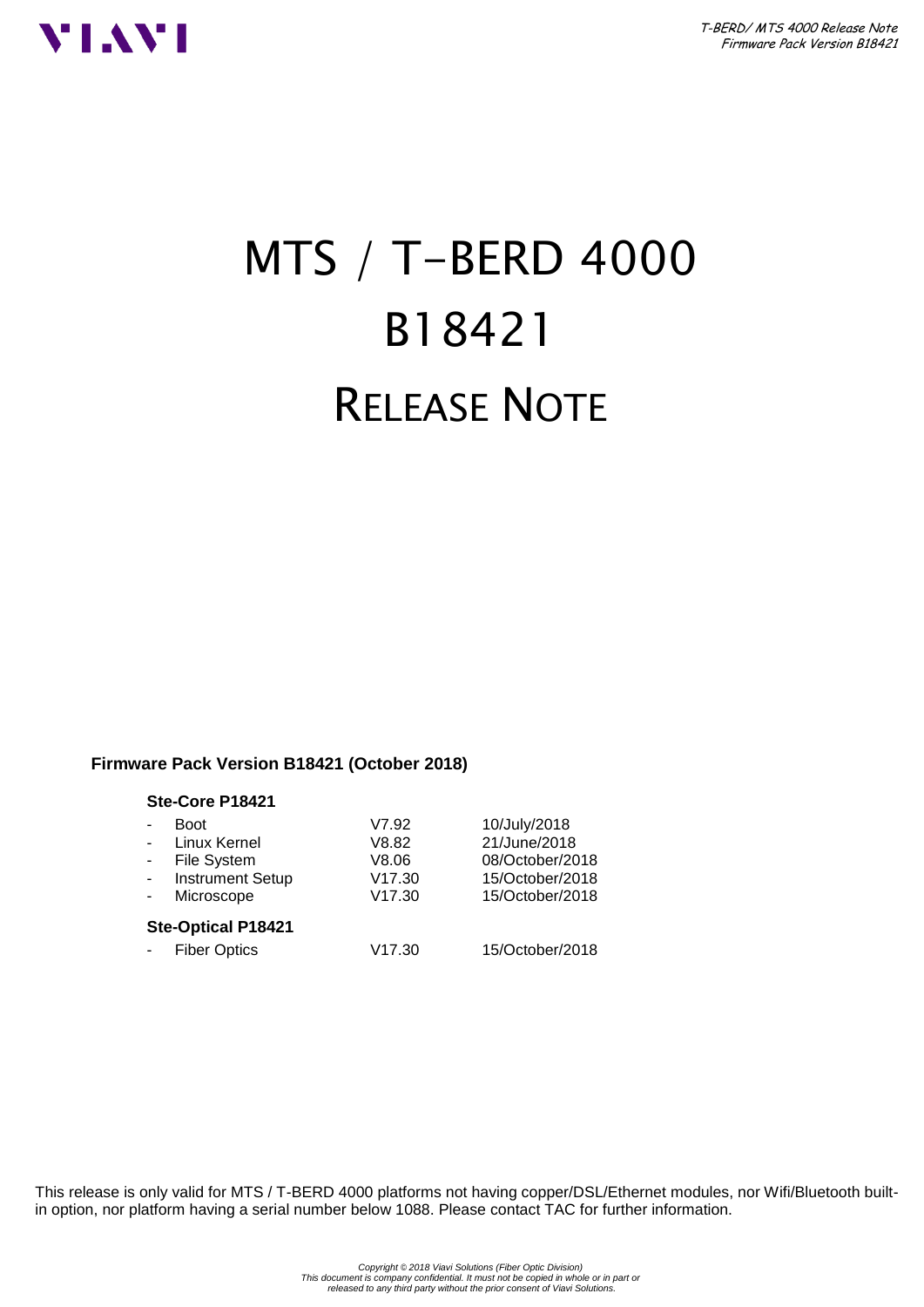### <span id="page-1-0"></span>**VIAVI**

## **CONTENT**